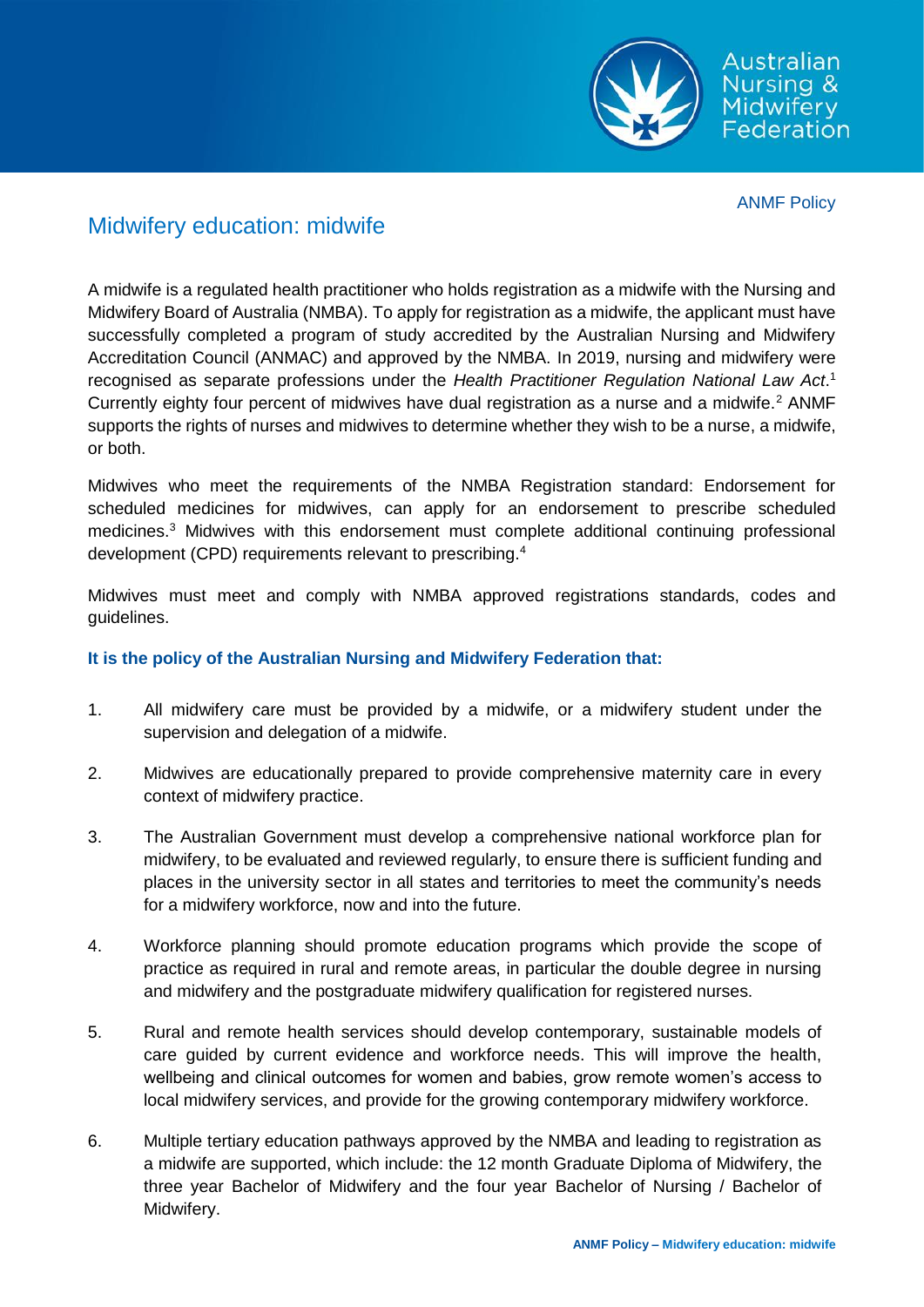

### ANMF Policy

- 7. Entry to practice education for midwives must be undertaken within a recognised Australian university. 5
- 8. Postgraduate Diploma programs for registered nurses leading to initial registration as a midwife should be no more than 12 months in duration (full time). Postgraduate programs of longer duration should be awarded at the Masters degree level.
- 9. Approved programs of study for midwifery should be accessible, flexible and innovative, to provide equitable and optimal access for students.
- 10. The principles of adult learning and the recognition of prior learning must be incorporated into midwifery education.
- 11. Entry to practice education programs must provide blended flexible program opportunities for Aboriginal and Torres Strait Islander midwifery students to undertake the program of study as close as possible to their communities including clinical placement opportunities within their communities as midwifery students, where appropriate.
- 12. Entry to practice education for midwifery must prepare students to meet the NMBA *Midwife* Standards for practice<sup>6</sup> to function as a safe and competent midwife in all maternity care settings.
- 13. Adequate clinical education, not inclusive of simulation, must be provided to students so they can acquire the clinical experience necessary to meet the NMBA Midwife standards for practice. Staffing levels and skill mix in maternity care services providing clinical placement for students must be adequate and appropriately funded to optimise the learning experience. Supervision of midwifery students must be undertaken by suitably experienced midwives.
- 14. Educational curricula for midwives should include Aboriginal and Torres Strait Islander peoples health, culture, history and the social determinants of health. A culturally capable midwifery workforce is vital to ensure culturally safe services that meet the needs of Aboriginal and Torres Strait Islander peoples.
- 15. Educational curricula for midwives should address the provision of culturally sensitive care to people from culturally and linguistically diverse (CALD) communities to deliver nursing care that is culturally appropriate.
- 16. The development of core curriculum elements across disciplines must not compromise the philosophy and integrity of midwifery.
- 17. Universities and maternity care service providers are jointly responsible for ensuring the emotional and physical safety of the student during the course of the program. This involves, but is not limited to, ensuring adequate days off and reasonable hours of work, risk assessments of workloads and workplaces, and access to appropriate debriefing/ counselling of experiences.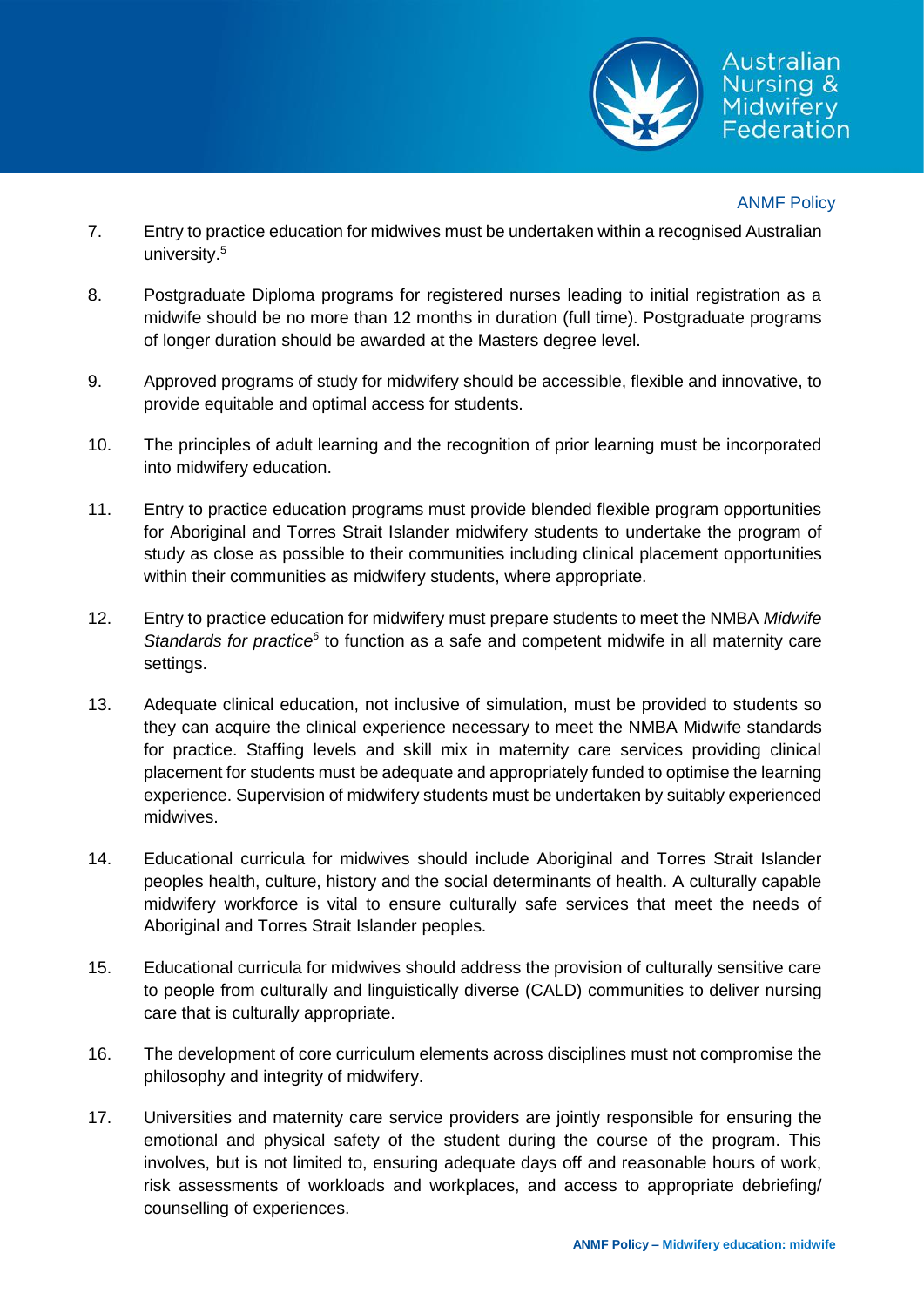

## Australian Nursina & **Midwifery** Federation

## ANMF Policy

- 18. Midwife educators must be available, with a contemporary scope of practice which meets the needs of midwifery students, newly graduated midwives and midwives new to the workplace, as well as supporting all midwives with their clinical, educational and mentoring responsibilities.
- 19. Midwives require support when making the transition from education to practice. This support includes transition to practice programs, orientation programs, access to clinical midwife educators, access experienced midwives as preceptors, supervisors or designated mentors of the graduate midwife's choice, and access to continuing professional development. Beginning midwives should not be expected to be placed in charge.
- 20. Mentorship and preceptorship training programs and debriefing with the midwife educator should be made available to midwives who undertake a preceptorship/clinical support role for student midwives.
- 21. Transition to practice programs should be:
	- a) available in all maternity care settings which employ midwives;
	- b) available in rural, remote and metropolitan settings, in both public and private sectors; and
	- c) funded by governments through relevant public, private and community maternity care settings.
- 22. Clinical placements for midwifery education, requires collaboration between the maternity care and education sectors. There should be sufficient resources to assist education providers and facilities, in which clinical midwifery education occurs, to deliver a quality learning experience.
- 23. Formal mechanisms to support dialogue, interaction and collaboration between the maternity care and education sectors should continue to be developed and strengthened, including joint appointments and collaboration that extends beyond the provision of education programs and clinical education. Professorial units or similar arrangements which combine academic and practice based education and research, are supported.
- 24. Midwifery education and midwife educator positions are supported. The midwifery education department within the health service should develop and implement strategic education plans that align with the maternity and newborn service plan and strengthen the capacity and capability of the midwifery workforce to deliver evidence-based maternity care.
- 25. Post registration courses for midwifery practice must be conducted by an agency\* or combination of agencies that can ensure an appropriate balance of theory and practice in the student's learning experience.

\*The term 'agency' includes, but is not limited to: health services, universities, professional organisations and private providers of education and training such as registered training organisations.